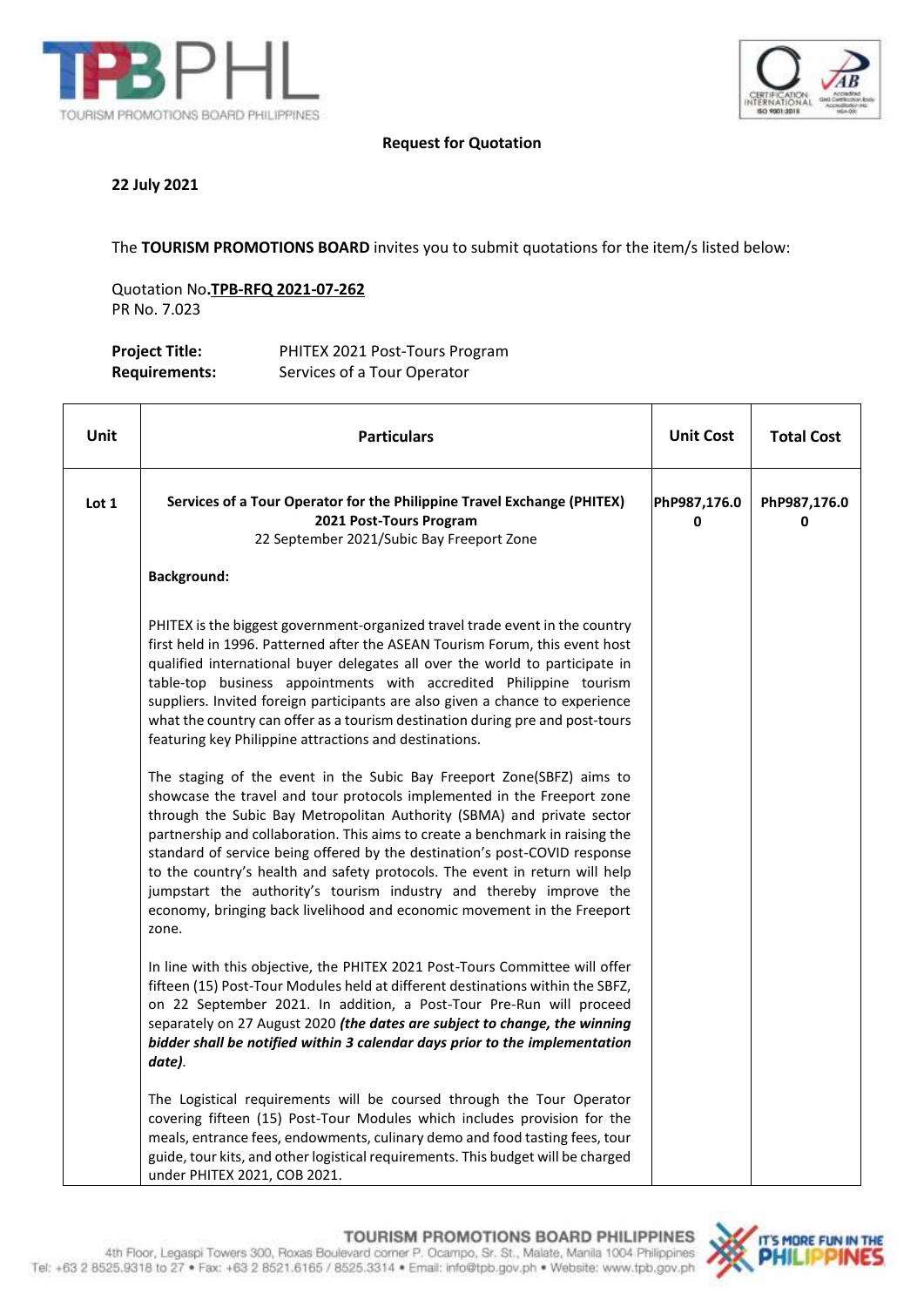| and other logistical requirements:                                                                                     | Tour Services will cover the scheduled Fifteen (15) Post-Tour Modules within<br>the Subic Bay Freeport Zone, for a maximum of 10 persons per run, and Four<br>(4) Post-Tour Pre Run good for 3 pax per run, including meals, tour services, |  |
|------------------------------------------------------------------------------------------------------------------------|---------------------------------------------------------------------------------------------------------------------------------------------------------------------------------------------------------------------------------------------|--|
| PHITEX 2021 POST-TOUR DETAILS                                                                                          |                                                                                                                                                                                                                                             |  |
| A. Post-Tour Pre-Run                                                                                                   |                                                                                                                                                                                                                                             |  |
| <b>Particulars</b>                                                                                                     | Description                                                                                                                                                                                                                                 |  |
| Module 1 (Batalan River + Grande<br>Island Resort)                                                                     | Inclusive of meals and ground<br>handling expenses good for 3 pax<br>including<br>TPB/DOT<br>representatives                                                                                                                                |  |
| Module 3 (Pamulaklakin + Light<br>House Marina Resort)                                                                 | inclusive of meals and ground<br>handling expenses good for 3 pax<br>including<br>TPB/DOT<br>representatives                                                                                                                                |  |
| Module 5 (El Kabayo + Light House<br>Marina Resort)                                                                    | Inclusive of meals and ground<br>handling expenses good for 3 pax<br>including<br>TPB/DOT<br>representatives                                                                                                                                |  |
| Module 7 (Apaliin + Light House<br>Marina Resort)                                                                      | Inclusive of meals and ground<br>handling expenses good for 3 pax<br>TPB/DOT<br>including<br>representatives                                                                                                                                |  |
| <b>B.</b> Post-Tour<br>down as follows:                                                                                | Each post-tour module shall be participated by a maximum of 10 pax, broken                                                                                                                                                                  |  |
| $6$ pax $-$ Sellers<br>1 pax - TPB representatives<br>1 pax - DOT representative<br>$1$ pax $-$ Guest<br>1 pax - Media |                                                                                                                                                                                                                                             |  |
| MODULES 1, 2, 9 & 10<br>1.<br><b>DESTINATIONS/SITES</b>                                                                | <b>INCLUSIONS</b>                                                                                                                                                                                                                           |  |
| <b>Batalan River</b>                                                                                                   | Includes guided tour, AM snacks,<br>activities<br>and<br>ground<br>river<br>handling expenses                                                                                                                                               |  |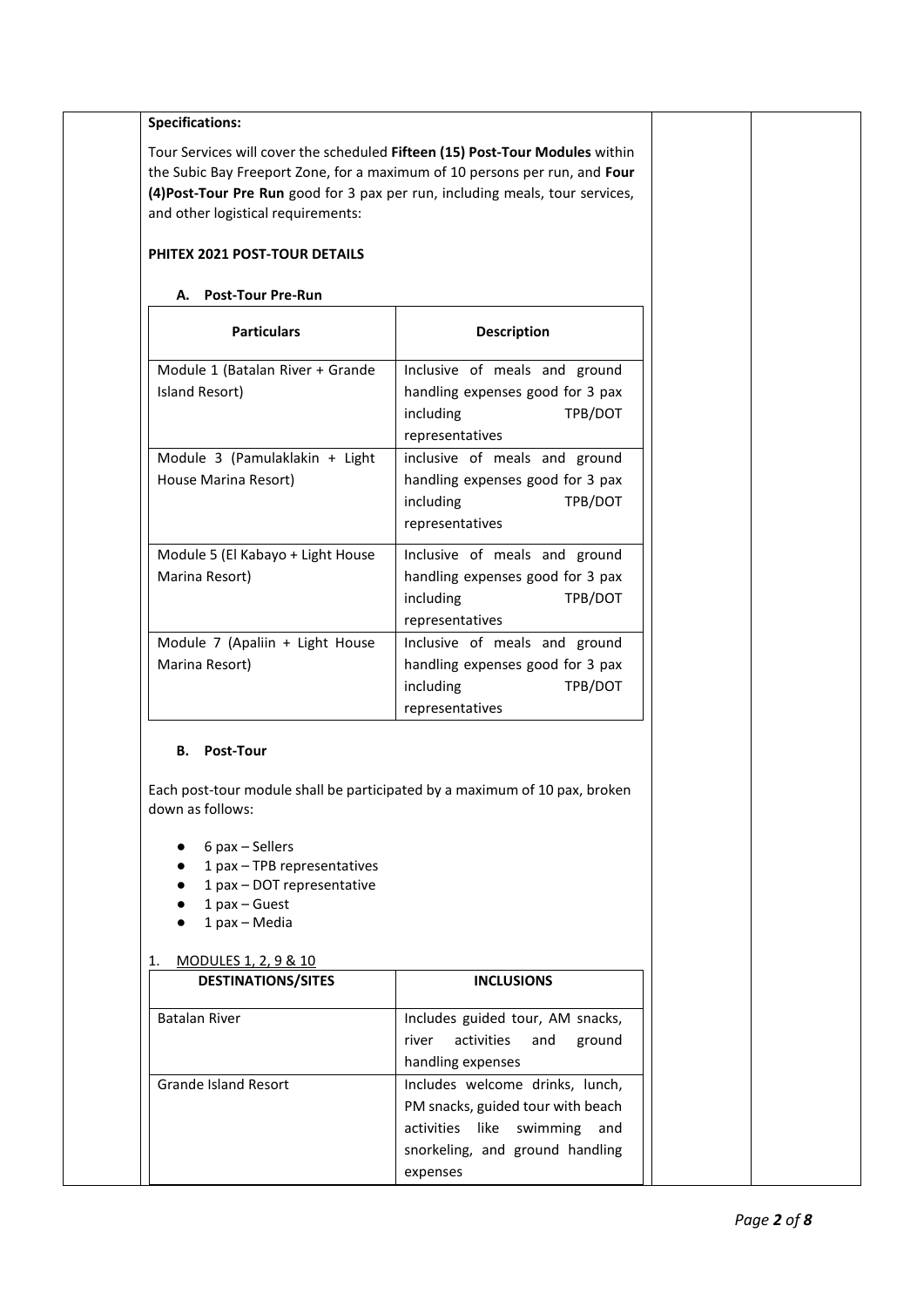| <b>DESTINATIONS/SITES</b>                                         | <b>INCLUSIONS</b>                                                                                                                           |  |
|-------------------------------------------------------------------|---------------------------------------------------------------------------------------------------------------------------------------------|--|
|                                                                   |                                                                                                                                             |  |
| Pamulaklakin                                                      | Includes guided tour, AM snacks,                                                                                                            |  |
|                                                                   | lunch, trail activities and ground                                                                                                          |  |
|                                                                   | handling expenses                                                                                                                           |  |
| Light House Marina Resort                                         | Includes Zero Waste Lifestyle and                                                                                                           |  |
|                                                                   | Beach Sustainable Program and                                                                                                               |  |
|                                                                   | Workshop                                                                                                                                    |  |
|                                                                   | Includes guided tour, sailing and                                                                                                           |  |
|                                                                   | beach activities, PM snacks, and                                                                                                            |  |
|                                                                   | ground handling expenses                                                                                                                    |  |
| MODULES 5, 6, 13 & 14<br>3.                                       |                                                                                                                                             |  |
| <b>DESTINATIONS/SITES</b>                                         | <b>INCLUSIONS</b>                                                                                                                           |  |
| EL Kabayo                                                         | Includes guided tour, AM snacks,                                                                                                            |  |
|                                                                   | lunch, trail activities and ground                                                                                                          |  |
|                                                                   | handling expenses                                                                                                                           |  |
| Light House Marina Resort                                         | Includes Zero Waste Lifestyle and                                                                                                           |  |
|                                                                   | Beach Sustainable Program and                                                                                                               |  |
|                                                                   | Workshop                                                                                                                                    |  |
|                                                                   | Includes guided tour, sailing and                                                                                                           |  |
|                                                                   | beach activities, PM snacks, and                                                                                                            |  |
|                                                                   |                                                                                                                                             |  |
|                                                                   |                                                                                                                                             |  |
|                                                                   | ground handling expenses                                                                                                                    |  |
| <b>MODULE 7, 8 &amp; 15</b>                                       |                                                                                                                                             |  |
| <b>DESTINATIONS/SITES</b>                                         | <b>INCLUSIONS</b>                                                                                                                           |  |
| Apaliin                                                           | Includes guided tour, AM snacks,                                                                                                            |  |
|                                                                   | lunch, trail activities and ground                                                                                                          |  |
| 4.                                                                | handling expenses                                                                                                                           |  |
| Light House Marina Resort                                         | Includes Zero Waste Lifestyle and                                                                                                           |  |
|                                                                   | Beach Sustainable Program and                                                                                                               |  |
|                                                                   | Workshop                                                                                                                                    |  |
|                                                                   | Includes guided tour, sailing and                                                                                                           |  |
|                                                                   | beach activities, PM snacks, and                                                                                                            |  |
|                                                                   | ground handling expenses                                                                                                                    |  |
|                                                                   |                                                                                                                                             |  |
| <b>General Inclusions</b><br>C.                                   |                                                                                                                                             |  |
| Responds to immediate/unforeseen changes in specifications.<br>1. |                                                                                                                                             |  |
|                                                                   | 2. Able to work on a minimum guarantee of six (6) pax per module. If a tour                                                                 |  |
| will result in the cancellation of the tour module.               | module does not reach the minimum guarantee of six participants, this                                                                       |  |
|                                                                   | Willing to provide services on a "send-bill" arrangement. Processing of                                                                     |  |
| 3.                                                                | payment shall be initiated upon certification by the end-user of                                                                            |  |
|                                                                   | satisfactory completion of services and issuance of billing statements<br>accompanied by supporting documents by the supplier. Payment must |  |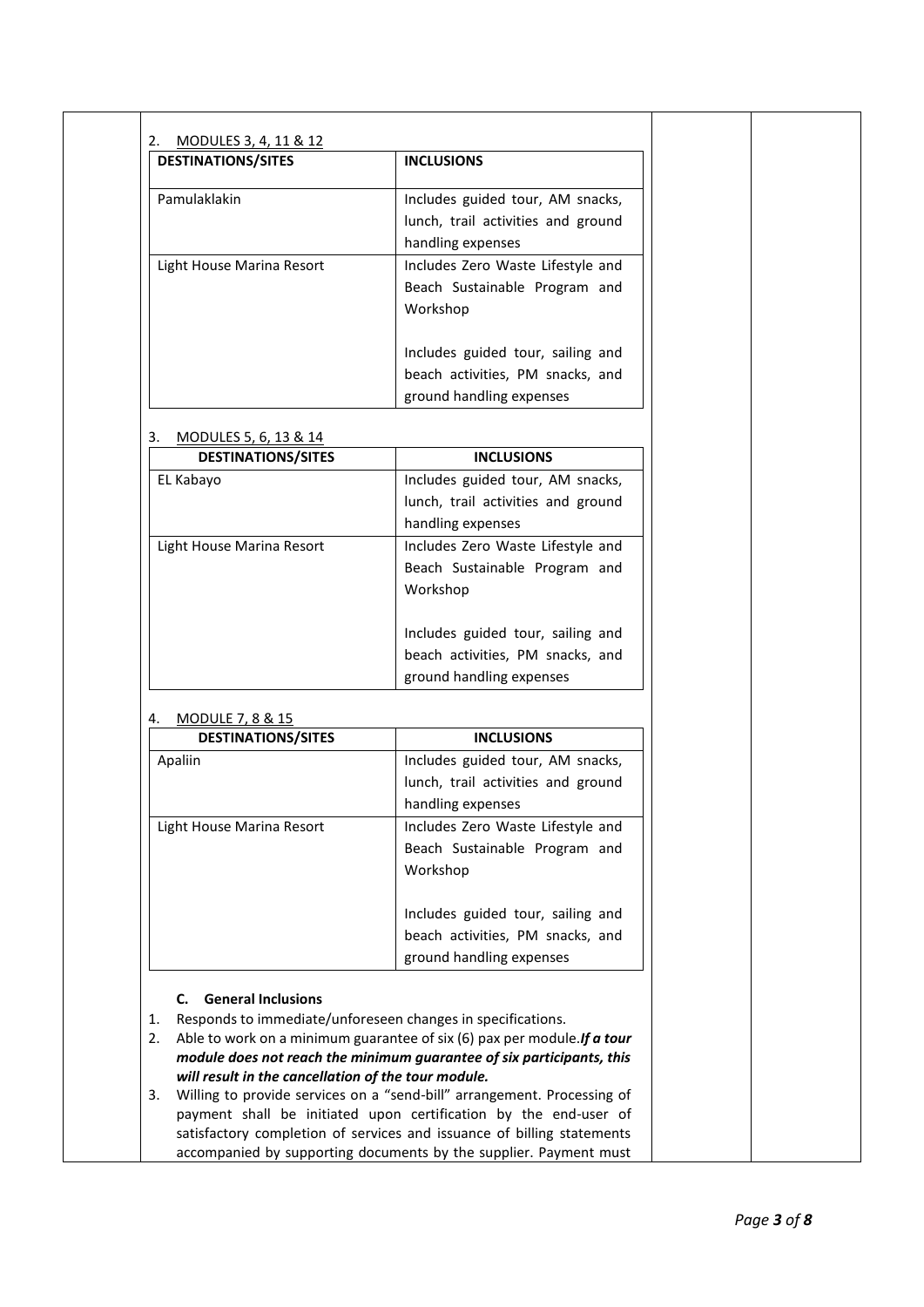|    | be made in accordance with prevailing accounting and auditing rules and                                                                          |  |
|----|--------------------------------------------------------------------------------------------------------------------------------------------------|--|
|    | regulations.                                                                                                                                     |  |
| 4. | Cover all expenses to include tour guides and coordinator's fee as well as                                                                       |  |
|    | their food, RT-PCR (Covid 19) tests/border<br>antigen tests,<br>accommodation, PPEs and other miscellaneous fees.                                |  |
| 5. | Bidders must adhere to the DOT Guidelines from the Memorandum                                                                                    |  |
|    | Circular No. 2020-008 and 2020-011, as well as the IATF Safety Guidelines                                                                        |  |
|    | and Protocols.                                                                                                                                   |  |
| 6. | Tour activities and/or schedules/dates may still be changed according                                                                            |  |
|    | to the recommendations of the PHITEX 2021 Organizing Committee                                                                                   |  |
|    | and/or the DOT Regional Office involved.                                                                                                         |  |
|    | <b>Qualification of Bidders:</b>                                                                                                                 |  |
| 1. | Must be Filipino owned, operated, and legally registered tour services                                                                           |  |
|    | company under Philippine laws;                                                                                                                   |  |
| 2. | Engaged in the travel and tour operator business for at least three (3)                                                                          |  |
|    | years at the date and time of the opening of bids;                                                                                               |  |
| 3. | Must have a minimum of 3 years' experience in providing logistical<br>requirements and tour operator services such as small-medium-large         |  |
|    | scale tours, events, and the likes;                                                                                                              |  |
| 4. | Must have expertise in organizing and coordinating travel arrangements,                                                                          |  |
|    | specifically within Subic Bay Freeport Zone;                                                                                                     |  |
|    | <b>Additional Technical Requirements:</b>                                                                                                        |  |
|    | The following additional technical requirements must be submitted together                                                                       |  |
|    | with the proposal.                                                                                                                               |  |
|    |                                                                                                                                                  |  |
| 1. | Bidders should submit a budget bid proposal that reflects the cost of                                                                            |  |
|    | tours, activities, and logistical requirements. The TPB-initiated requested                                                                      |  |
|    | sponsorship (hosted/discounted) will be deducted from the bid amount.<br>Thus, the tour operator will bill TPB based on the actual cost per pax. |  |
| 2. | Valid Department of Tourism (DOT) Certificate of Accreditation or                                                                                |  |
|    | Provisional Certificate of Accreditation (TPB to consider if their DOT                                                                           |  |
|    | certification is subject to renewal)                                                                                                             |  |
| 3. | <b>TPB Member Certificate</b>                                                                                                                    |  |
| 4. | List of ongoing and completed tours conducted in the past three (3) years                                                                        |  |
|    | in Subic Bay Freeport Zone.                                                                                                                      |  |
| 5. | Proof of working experience with indigenous community in Subic Bay                                                                               |  |
|    | Freeport Zone.                                                                                                                                   |  |
| 6. | Proposed lecture program and activity flow for sustainable zero-waste                                                                            |  |
|    | and plastic free economy program and workshop.                                                                                                   |  |
| 7. | Provide an alternative itinerary, without cost to TPB, in case of rain, risk                                                                     |  |
|    | of typhoon, and other unforeseen or fortuitous events.                                                                                           |  |
|    | <b>Approved Budget for the Contract:</b>                                                                                                         |  |
|    | NINE HUNDRED EIGHTY-SEVEN THOUSAND ONE HUNDRED SEVENTY-SIX                                                                                       |  |
|    | PESOS ONLY (PHP987,176.00) inclusive of applicable tax and fees.                                                                                 |  |
|    | Please send billing statement to TOURISM PROMOTIONS BOARD                                                                                        |  |
|    | PHILIPPINES 4/F Legaspi Towers 300, Roxas Blvd., cor. P. Ocampo St.,                                                                             |  |
|    | Malate, Manila 1104                                                                                                                              |  |
|    |                                                                                                                                                  |  |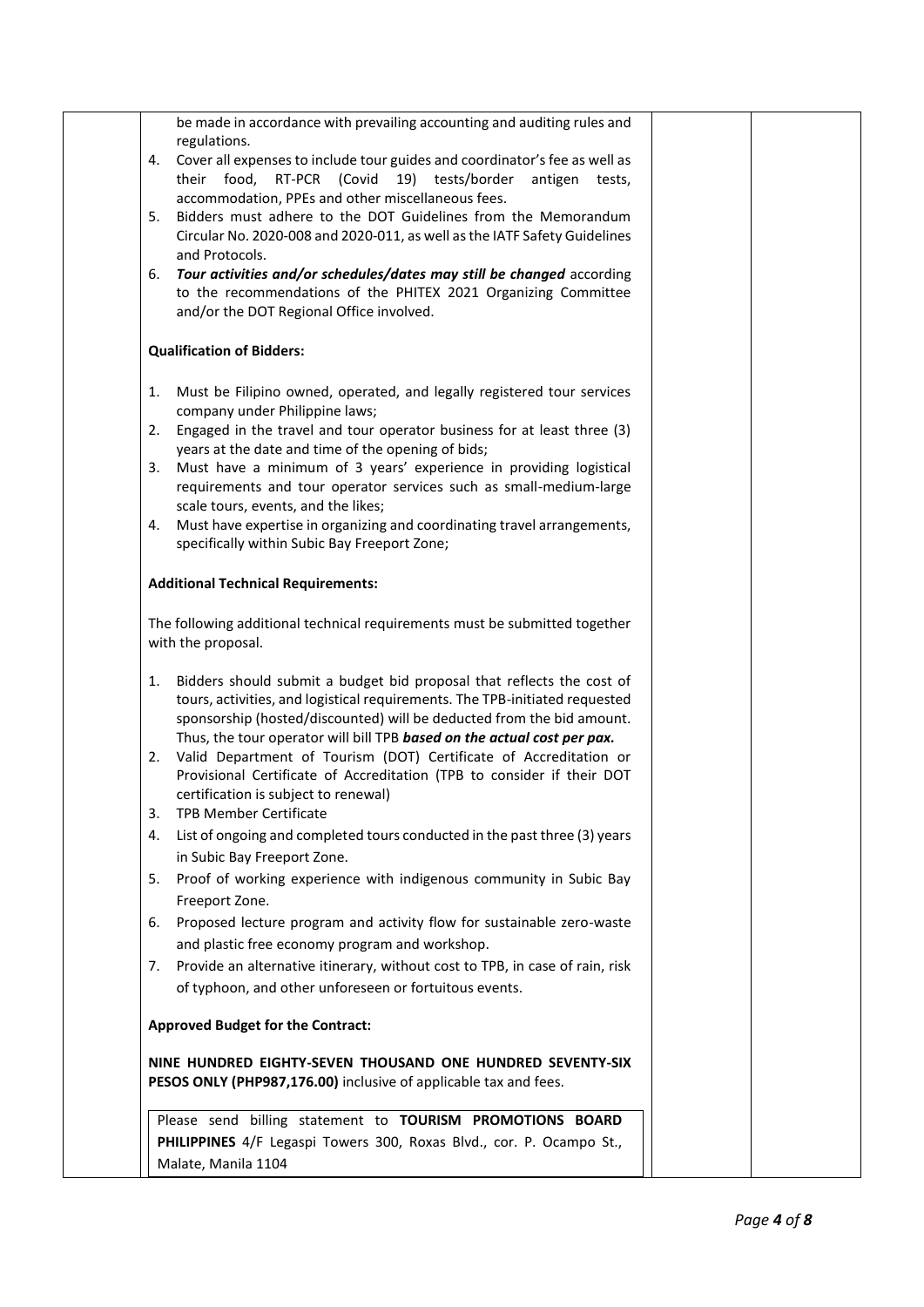|            | *** Nothing Follows ***                                     |  |
|------------|-------------------------------------------------------------|--|
| Terms      | 30 days upon receipt of invoice.                            |  |
| Delivery   | 22 September 2021                                           |  |
| <b>ABC</b> | PhP987,176.00 inclusive of all applicable charges and taxes |  |

The last day for submission of **quotation** is not later than 09:00 a.m. on **29 July 2021, thru e-mail at [farhan\\_ambiong@tpb.gov.ph](mailto:farhan_ambiong@tpb.gov.ph)**for the advance copy of the bid documents and the original copy to the address provided below, subject to the Terms and Conditions attached herewith, duly signed by your representative and stating the shortest time of delivery to the Procurement and General Services Division, Administrative Department, 4th Floor, Legaspi Towers 300, Roxas Blvd., Manila. Please address your quotation to the undersigned.

Thank you very much.

**ELOISA A. ROMERO**

Administrative Officer V Procurement and General Services Division

Contact Person **FARHAN M. AMBIONG** Contact No 8 525-9318local 268

Price Validity shall be for a period of thirty (30) calendar days.

Suppliers must submit the following legal documents to be eligible to participate in the bidding:

- *1. Business or Mayor`s Permit/Certification (as of 2021)*
- *2. Annual Income Tax Return (latest)*
- *3. Company Profile (latest and updated)*
- *4. PhilGEPS Certificate/Membership (latest)*
- *5. Notarized Omnibus Sworn Statement (provided below)*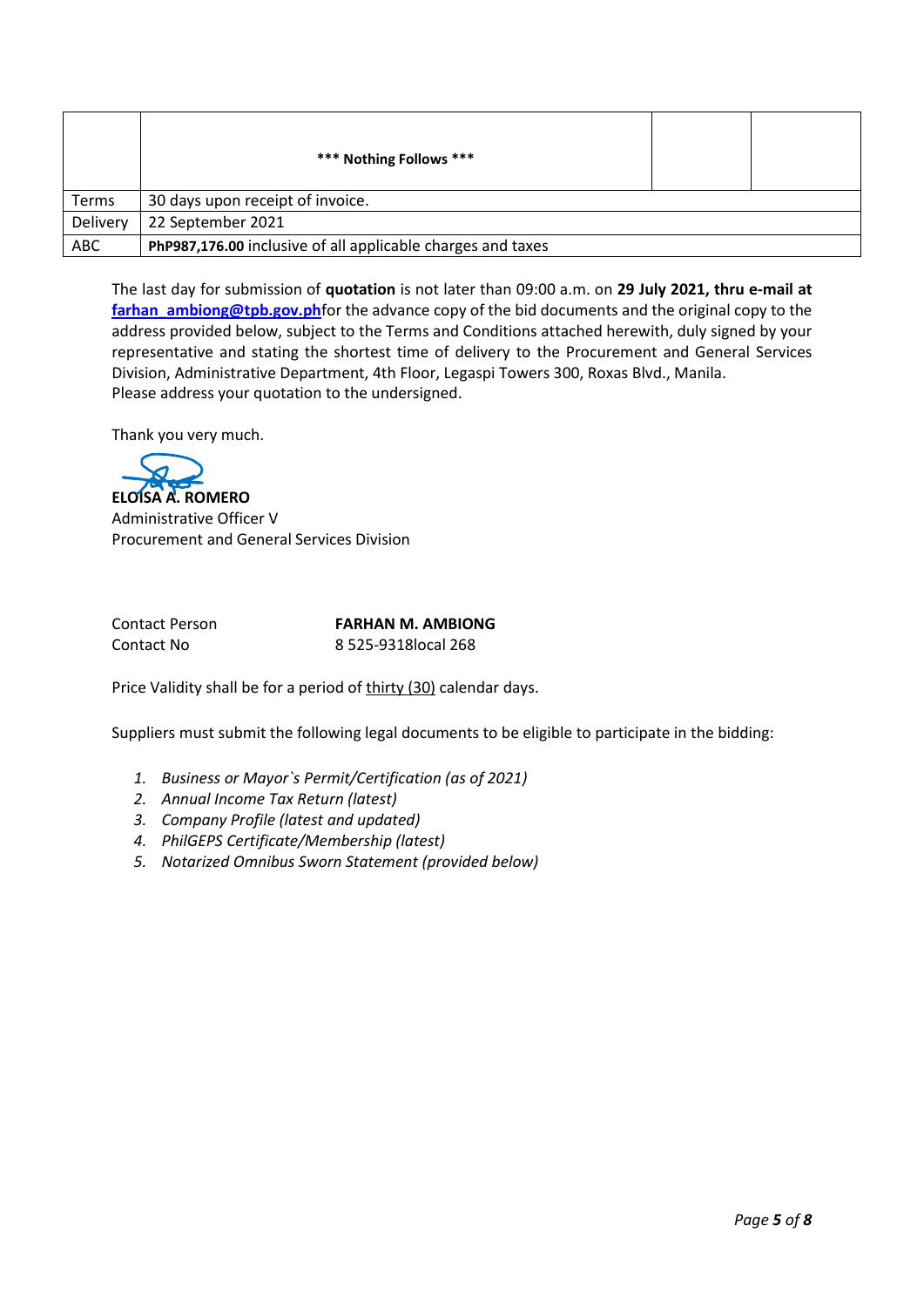## **Annex A**

# **Omnibus Sworn Statement (Revised)**

*[shall be submitted with the Bid]*

\_\_\_\_\_\_\_\_\_\_\_\_\_\_\_\_\_\_\_\_\_\_\_\_\_\_\_\_\_\_\_\_\_\_\_\_\_\_\_\_\_\_\_\_\_\_\_\_\_\_\_\_\_\_\_\_\_\_\_\_\_\_\_\_\_\_\_\_\_\_\_\_\_

REPUBLIC OF THE PHILIPPINES )

CITY/MUNICIPALITY OF \_\_\_\_\_\_ ) S.S.

### **AFFIDAVIT**

I, [Name of Affiant], of legal age, [Civil Status], [Nationality], and residing at [Address of Affiant], after having been duly sworn in accordance with law, do hereby depose and state that:

*1. [Select one, delete the other:]*

*[If a sole proprietorship:]* I am the sole proprietor or authorized representative of [Name of Bidder] with office address at [address of Bidder];

*[If a partnership, corporation, cooperative, or joint venture:]* I am the duly authorized and designated representative of [Name of Bidder] with office address at [address of Bidder];

*2. [Select one, delete the other:]*

*[If a sole proprietorship:]* As the owner and sole proprietor, or authorized representative of [Name of Bidder], I have full power and authority to do, execute and perform any and all acts necessary to participate, submit the bid, and to sign and execute the ensuing contract for [Name of the Project] of the [Name of the Procuring Entity], as shown in the attached duly notarized Special Power of Attorney;

*[If a partnership, corporation, cooperative, or joint venture:]* I am granted full power and authority to do, execute and perform any and all acts necessary to participate, submit the bid, and to sign and execute the ensuing contract for [Name of the Project] of the [Name of the Procuring Entity], as shown in the attached [state title of attached document showing proof of authorization (e.g., duly notarized Secretary's Certificate, Board/Partnership Resolution, or Special Power of Attorney, whichever is applicable;)];

3. [Name of Bidder] is not "blacklisted" or barred from bidding by the Government of the Philippines or any of its agencies, offices, corporations, or Local Government Units, foreign government/foreign or international financing institution whose blacklisting rules have been recognized by the Government Procurement Policy Board, **by itself or by relation, membership, association, affiliation, or controlling interest with another blacklisted person or entity as defined and provided for in the Uniform Guidelines on Blacklisting;**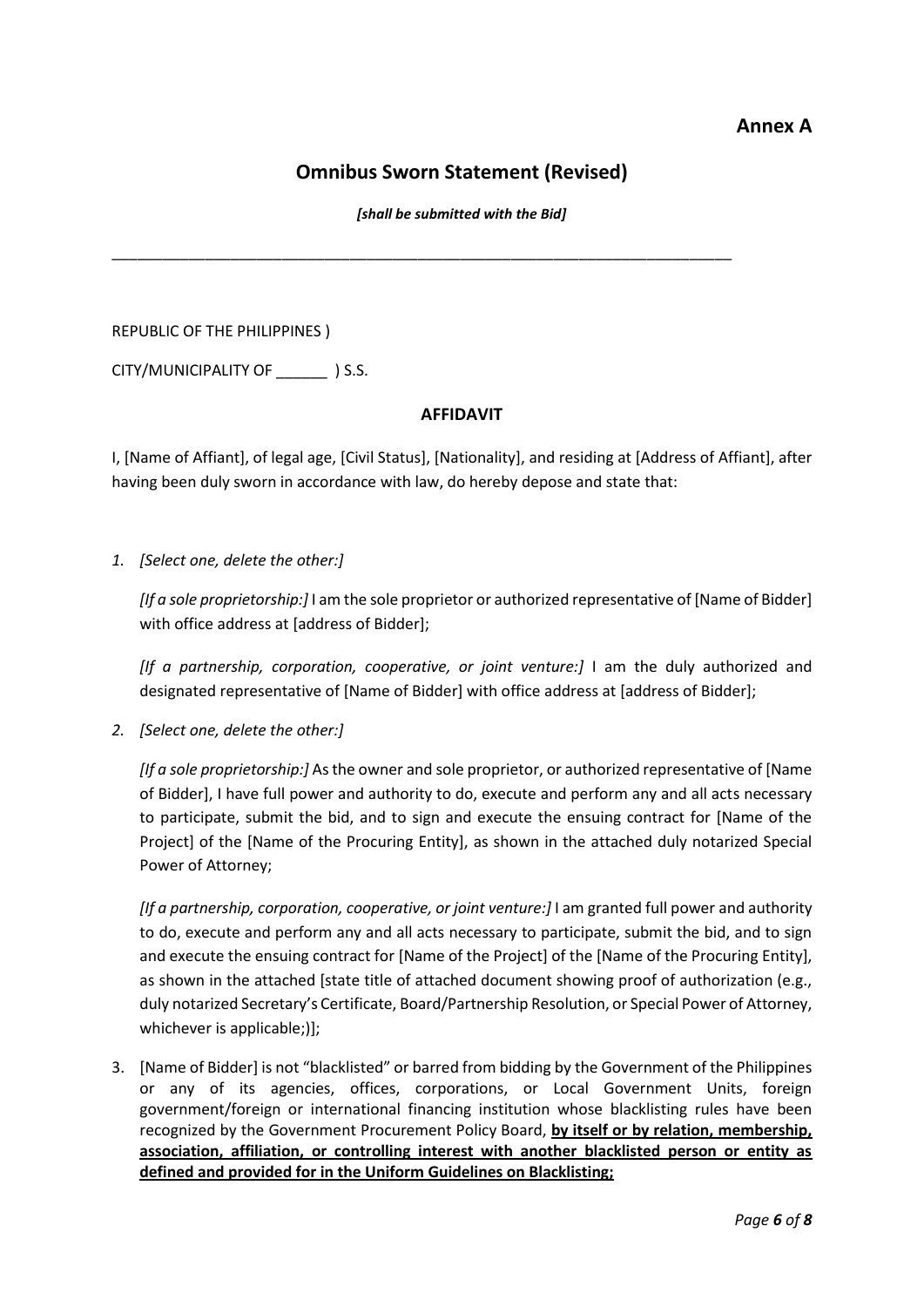- 4. Each of the documents submitted in satisfaction of the bidding requirements is an authentic copy of the original, complete, and all statements and information provided therein are true and correct;
- 5. [Name of Bidder] is authorizing the Head of the Procuring Entity or its duly authorized representative(s) to verify all the documents submitted;
- *6. [Select one, delete the rest:]*

*[If a sole proprietorship:]* The owner or sole proprietor is not related to the Head of the Procuring Entity, members of the Bids and Awards Committee (BAC), the Technical Working Group, and the BAC Secretariat, the head of the Project Management Office or the end-user unit, and the project consultants by consanguinity or affinity up to the third civil degree;

*[If a partnership or cooperative:]* None of the officers and members of *[Name of Bidder]* is related to the Head of the Procuring Entity, members of the Bids and Awards Committee (BAC), the Technical Working Group, and the BAC Secretariat, the head of the Project Management Office or the end-user unit, and the project consultants by consanguinity or affinity up to the third civil degree;

*[If a corporation or joint venture:]* None of the officers, directors, and controlling stockholders of *[Name of Bidder]* is related to the Head of the Procuring Entity, members of the Bids and Awards Committee (BAC), the Technical Working Group, and the BAC Secretariat, the head of the Project Management Office or the end-user unit, and the project consultants by consanguinity or affinity up to the third civil degree;

- 7. *[Name of Bidder]* complies with existing labor laws and standards; and
- 8. *[Name of Bidder]* is aware of and has undertaken the responsibilities as a Bidder in compliance with the Philippine Bidding Documents, which includes:
	- a. Carefully examining all of the Bidding Documents;
	- b. Acknowledging all conditions, local or otherwise, affecting the implementation of the Contract;
	- c. Making an estimate of the facilities available and needed for the contract to be bid, if any; and
	- d. Inquiring or securing Supplemental/Bid Bulletin(s) issued for the *[Name of the Project]*.
- 9. *[Name of Bidder]* did not give or pay directly or indirectly, any commission, amount, fee, or any form of consideration, pecuniary or otherwise, to any person or official, personnel or representative of the government in relation to any procurement project or activity.
- **10. In case advance payment was made or given, failure to perform or deliver any of the obligations and undertakings in the contract shall be sufficient grounds to constitute criminal liability for Swindling (Estafa) or the commission of fraud with unfaithfulness or abuse of confidence through misappropriating or converting any payment received by a person or entity under an obligation involving the duty to deliver certain goods or services, to the prejudice of the public and the government of the Philippines pursuant to Article 315 of Act No. 3815 s. 1930, as amended, or the Revised Penal Code.**